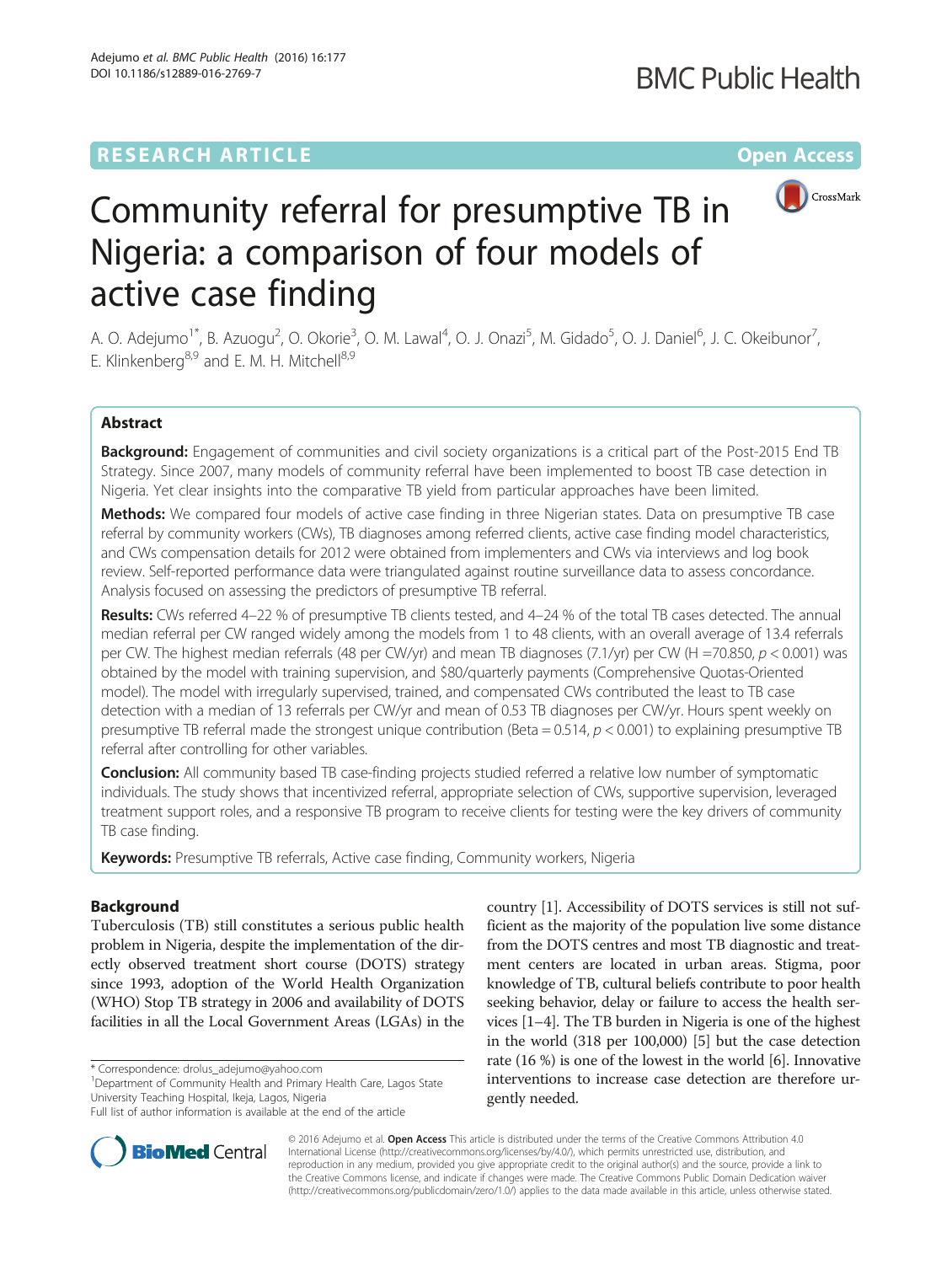<span id="page-1-0"></span>Although community participation in health care is an old concept [\[1\]](#page-7-0) TB control programs have been slower than other disease programs to embrace the role of nonclinicians in detection, care and treatment [\[7](#page-7-0)]. However recent studies in high TB burden countries have shown that involvement of community workers (CWs) can improve case notification and/or treatment success [\[8](#page-7-0)–[12](#page-8-0)]. Community involvement in TB is part of the STOP TB strategy launched in 2006 to enhance DOTS expansion and reduce the global burden of TB. Implementation of community tuberculosis care (CTBC) in Nigeria commenced in 2007. Currently, CTBC is established in 27 out of 36 states including the federal capital territory (Abuja) [\[1](#page-7-0)]. In order to fund CTBC activities in the country, the National Tuberculosis and Leprosy Control Programme (NTBLCP) embraced collaboration with implementing partners. Each partner worked in designated LGAs in each state. Except for Lagos state where three different CTBC implementing partners operate, all other states have only one CTBC implementing partner. Many of the implementing partners work through Community Based Organizations (CBOs) in the selection, training and supervision of the CWs. In addition to referral of presumptive TB cases to the DOTS centres, in some models CWs also serve as treatment supporters and help track those lost to follow up. Each implementing partner adopted a slightly different approach (which we refer to as models) in their CTBC operations. The models vary in mode of recruitment, frequency and method of supervision and motivation of workers, record keeping, level and regularity of compensation, and whether referral quotas were explicitly set (Tables 1 and [2\)](#page-2-0).

To the best of our knowledge, no study has been conducted in Nigeria to investigate the performance of CWs under the different models in detection of TB cases. We therefore compared four models of enhanced TB case finding and the factors driving differential performance.

# Methods

# Study setting

The coordination of TB control throughout the country is the responsibility of the NTBLCP. TB control is structured along the three tiers of government, i.e. federal, state and local government (district) level. At the national level the NTBLCP is responsible for facilitating policy development, as well as tertiary care, resource mobilization, program evaluation, human resource development, and technical support to state programs. At the state level, the day-to-day program implementation and supervision are carried out by the state TB control officer(s), supported by the state TB supervisors [\[13](#page-8-0)]. The state TB programs coordinate TB activities in their respective states and provide secondary care and technical assistance to the LGA level. The LGA is the operational level of the NTBLCP. At this level, TB control activities are the responsibility of local government TB supervisors. Primary health care (PHC) workers carry out TB activities in close collaboration with their respective communities.

The study was conducted from July to December 2013 in the part of the country with highest TB notification,

Table 1 Selection criteria for community workers in the different models

| Models                           | State | Contact person/<br>institution                                   | Who does the selection                                                                            | Criteria for selection                                                           | TB local government<br>supervisor awareness                                                         | CBO influence on<br>selection                                 |
|----------------------------------|-------|------------------------------------------------------------------|---------------------------------------------------------------------------------------------------|----------------------------------------------------------------------------------|-----------------------------------------------------------------------------------------------------|---------------------------------------------------------------|
| Direct dealing                   | Abia  | The traditional<br>leader                                        | The traditional leader                                                                            | 1. Known to the<br>traditional leader                                            | The local government TB<br>supervisor was aware but                                                 | Does not work<br>with CBOs in<br>their operations             |
|                                  |       |                                                                  |                                                                                                   | 2. Live in the<br>community                                                      | had no influence on the<br>selection process                                                        |                                                               |
|                                  |       |                                                                  |                                                                                                   | 3. Respected member<br>of the community                                          |                                                                                                     |                                                               |
|                                  |       |                                                                  |                                                                                                   | 4. Previous active<br>involvement in<br>volunteer work was an<br>added advantage |                                                                                                     |                                                               |
| Supervision<br>without quotas    | Oyo   | The Medical<br>Officer of health<br>for the local<br>government. | The local government<br>council officials                                                         | Involvement in other<br>volunteer work in the<br>local government                | The local government TB<br>supervisor was aware but has<br>no influence on the selection<br>process | No influence<br>they had to<br>work with what<br>was provided |
| Comprehensive<br>quotas-oriented | Lagos | The Community<br>Development<br>Council (CDC)                    | The CDC but the local<br>government TB supervisor<br>and the Ward health<br>committee made inputs | Involvement in other<br>volunteer work in the<br>local government                | The local government TB<br>supervisor was aware and<br>could influence the selection<br>process     | No influence<br>they had to<br>work with what<br>was provided |
| Unsupervised<br>volunteer        | Lagos | The Community<br>Development<br>Association (CDA)                | The CBO                                                                                           | Any interested<br>member of the<br>community                                     | Not aware of the selection                                                                          | They determined<br>who was selected                           |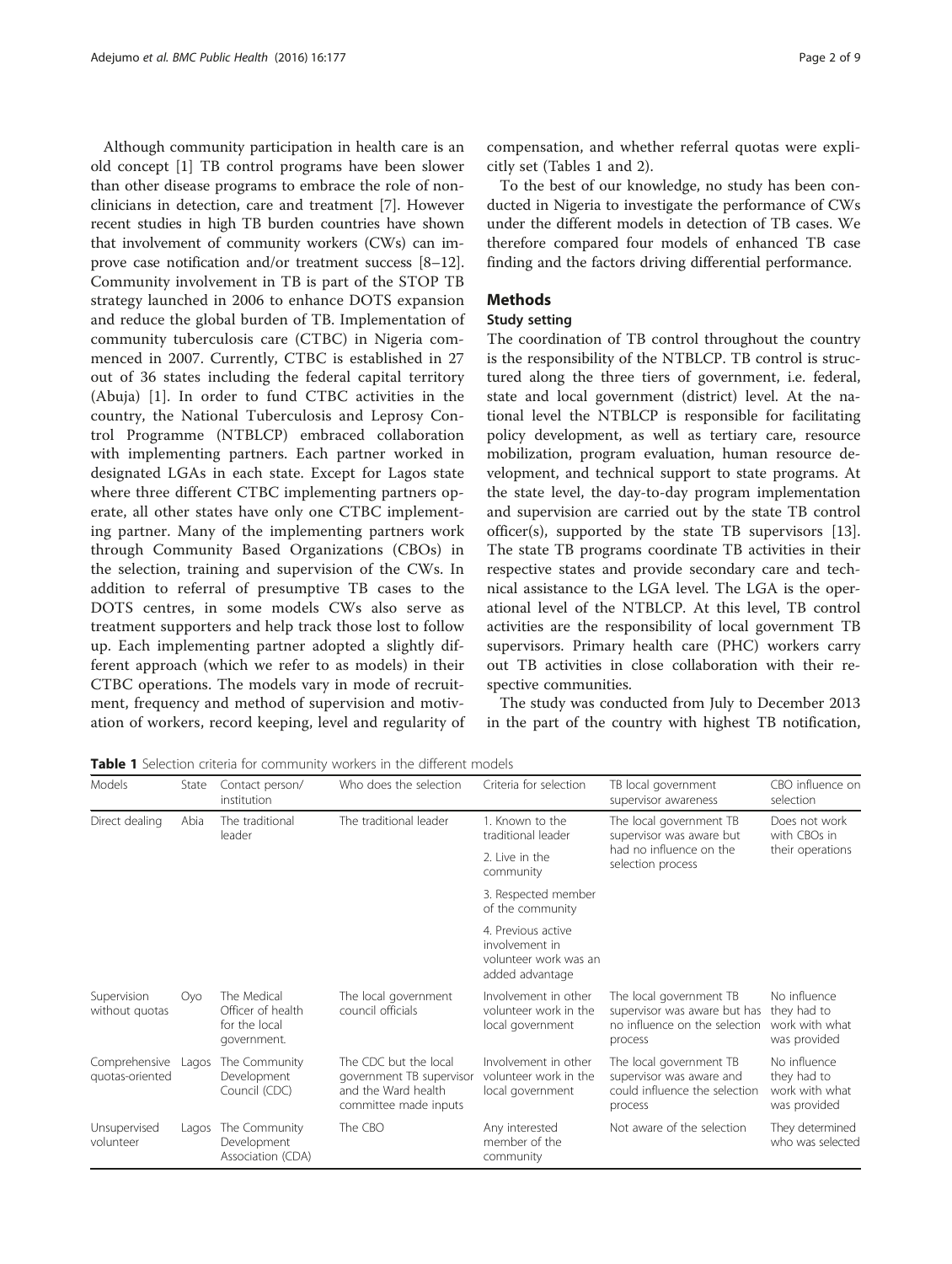<span id="page-2-0"></span>**Table 2** Comparison of supervision, compensation, and quotas in community TB referral programs

| Type of model                    | Supervision of CWs                                                                        | Other role of CWs<br>apart from referral                                   | Monetary<br>compensation                                         | Regularity of<br>compensation | Quotas                                                                                                   | Record keeping<br>of referrals |
|----------------------------------|-------------------------------------------------------------------------------------------|----------------------------------------------------------------------------|------------------------------------------------------------------|-------------------------------|----------------------------------------------------------------------------------------------------------|--------------------------------|
| Direct dealing                   | Monthly meeting with<br>TB Local Government<br>Supervisor (TBLS), No<br>field supervision | Optional                                                                   | \$10 quarterly                                                   | Not regular                   | No set quotas                                                                                            | Good                           |
| Supervision<br>without quotas    | Quarterly meeting with Optional<br>the CBO                                                |                                                                            | \$40 quarterly                                                   | Fairly regular                | No set quotas, however<br>compensation could be<br>suspended if no referrals<br>for 3 consecutive months | Very keen on<br>record keeping |
|                                  | Irregular field<br>supervision                                                            |                                                                            |                                                                  |                               |                                                                                                          |                                |
| Comprehensive<br>quotas-oriented | Monthly meeting with<br>the CBO.                                                          | Also serve as treatment<br>supporter for any TB case                       | \$80 quarterly                                                   | Fairly regular                | Five presumptive TB<br>referrals every month and<br>1 TB case                                            | Good record<br>keeping         |
|                                  | Regular field<br>supervision                                                              | arising from their referral<br>and also track patient lost<br>to follow up |                                                                  |                               |                                                                                                          |                                |
| unsupervised<br>volunteer        | Irregular meetings                                                                        | Never                                                                      | Not fixed, any<br>amount between<br>\$13.3 and \$20<br>quarterly | Never regular                 | No quotas                                                                                                | Very poor,                     |
|                                  | No field supervision of<br>CWs                                                            |                                                                            |                                                                  |                               |                                                                                                          |                                |

Note: 150 Naira to \$1 used for conversion of Nigerian Naira to US dollars

NB: The CWs of the quotas oriented model do not get compensation for a referred case or TB case detected but only get compensation per time period just like CWs of other model

which included two states (Lagos and Oyo) in the South West and one State (Abia) in the South East Lagos State is the commercial center of the country. It has an estimated population of 9 million about 5 % of the national population. Abia and Oyo states have populations of 3.9 million and 5.6 million respectively according to the 2006 national census. Lagos state had three different CTBC models operational, while Oyo and Abia each had one CTBC model.

# Study design

The study was designed to evaluate CWs performance, and specifically the influence of socio demographic characteristics, modes of recruitment, supervision, record keeping, level and regularity of compensation, referral quotas, and length of CW training (Fig. 1). To compare the performance of the different CW models, data for 2012 were abstracted from CWs referral registers, CBO registers, health facility 'suspect' registers, and TB treatment registers. Structured interviews with CW, implementing partners and CBOs as well as LGAlevel TB officers were conducted to obtain details of the models. Triangulation among sources was done to assess agreement.

# Selection of study sites, community-based intervention models, and participants

We purposefully selected different community case finding models in order to ensure diversity of approaches to training, supervision, and compensation schemes. Implementers of four out of five models selected, consented to be included. Selection of local government areas (LGA) where community workers of different partners operated was necessarily opportunistic but co-location in a state ensured comparable policy and reporting frameworks. The four included models are funded by the major tuberculosis donors in Nigeria including TB REACH (World Health Organization/Canadian International Development Agency), United State Agency for International Development (USAID) and The Global Fund for TB, HIV and Malaria. The implementation of the four models was coordinated by different national and international NGOs, i.e. FHI360, AIDS Prevention Initiative Nigeria (APIN), German Leprosy and Tuberculosis Relief Association (GLRA), and KNCV Tuberculosis Foundation. All the CWs and CBOs in the selected LGAs who consented to participate in the study were recruited.

The first model, labelled 'Direct Dealing', did not recruit CWs through CBOs but rather through traditional

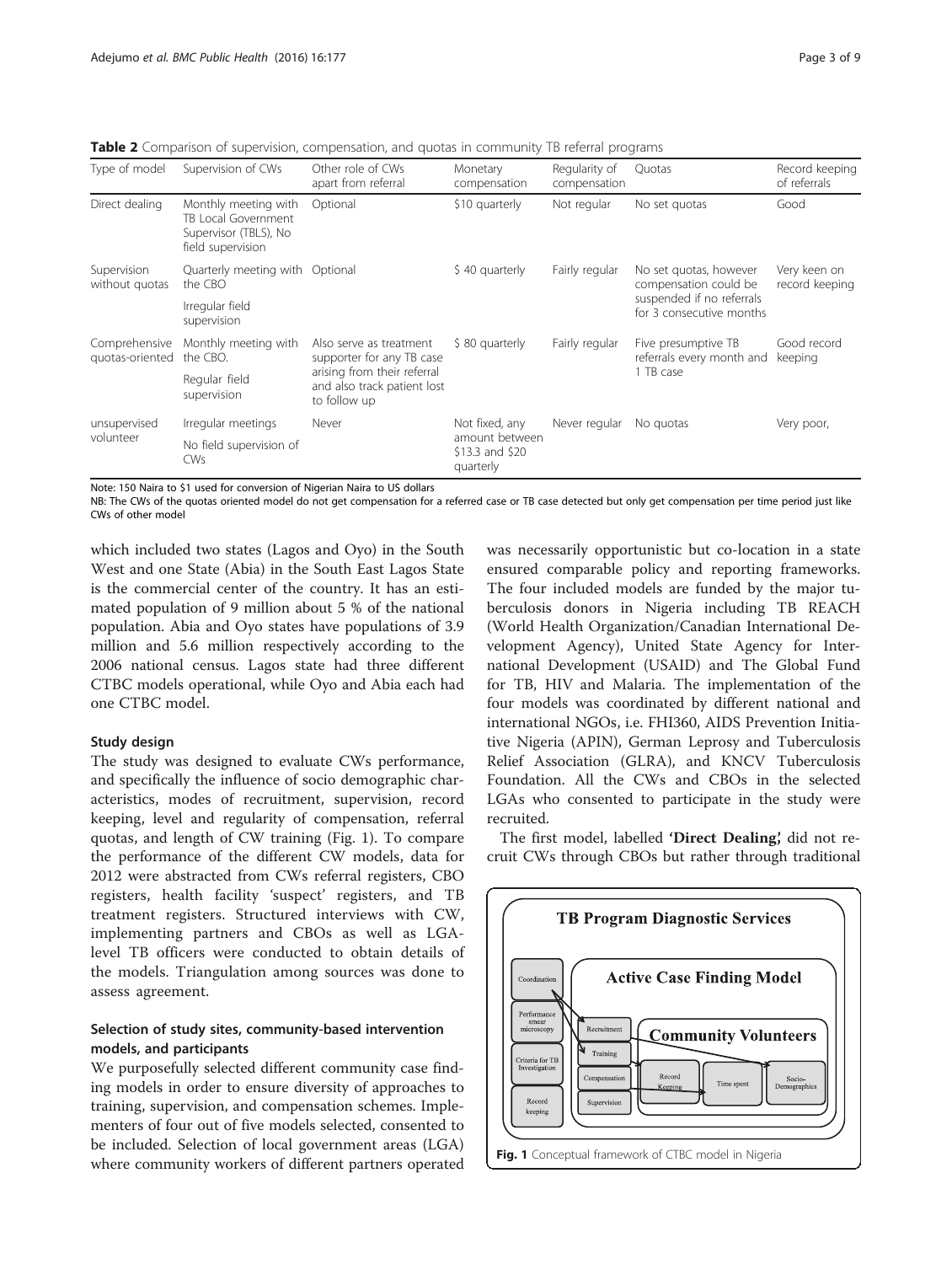<span id="page-3-0"></span>leaders. The TB supervisors in the LGA supervised the CWs through monthly meetings. No quotas were given to CWs and record keeping was compulsory. CWs were only involved in referral of presumptive TB cases.

In the second referral model, dubbed "Supervision without Quotas", the CBO's were involved in the recruitment and supervision of the CWs through regular quarterly meetings. Compensation was regularly provided. No quotas were set for the CWs but compensation could be withdrawn if no referral was made in three months.

The third model referred to as "Comprehensive Quotas-Oriented" also involved the CBOs in the recruitment and supervision of the CWs through monthly meetings and regular field supervision. In this model CWs also served as treatment supporters of TB patients diagnosed. They were also expected to track TB patients lost to follow up. Workers were expected to refer a minimum of five presumptive TB cases per month and to detect one TB case per month. Referral was not incentivized, i.e. the compensation did not reflect quantity of referrals.

A fourth model, named "Unsupervised Volunteer" involved the CBO's in the recruitment and supervision of the CWs. However, supervision was sporadic, no

referral quotas were set, compensation was not specified and payment was highly irregular. The workers seldom saw the supervising CBO and materials for recording presumptive TB referrals were not provided to the CWs.

Except for the Direct Dealing model, the TB LGA supervisors were not involved in the supervision of the CWs (See Tables [1](#page-1-0) and [2](#page-2-0) below). The CWs were trained for a period of three to five days, depending on the funding partner, using the standard National Community Workers training manual on presumptive TB identification [[7\]](#page-7-0). Each CW was assigned to specific ward within the LGA and with the help of the CBOs, the CWs could create awareness in the community by talking to religious groups/organizations, trade unions and community development associations (CDAs) present within the community. They sometimes go house to house to create awareness of tuberculosis treatment and refer any person with cough for two weeks or more with or without weight loss, fever, tiredness, night sweats, chest pain, shortness of breath or haemoptysis to the nearest DOTS facility. Each arriving presumptive TB client is documented with a referral form which is kept at the DOTS center. The CWs also retain a copy of the referral form (See Table 3). CW could also refer any presumptive TB client outside their catchment area to the nearest DOTS center.

**Table 3** Comparison of TB case finding performance of four models of community worker referral

Variable **Direct dealing with** CWs model  $(N = 15)$ Supervision without quotas model  $(N = 60)$ Comprehensive quotas oriented model  $(N = 25)$ Unsupervised volunteer Total ( $N = 124$ ) model  $(N = 24)$ Annual compensation per CW  $$40$  \$160  $$320$   $~$80$   $~$540$ Referred clients tested for TB Total TB investigations (passive + active) 211 2062 5113 1436 8822 presumptive TB clients referred by the CWs 48 **498 1063** 56 **1665** Proportion of TB investigation due to CW referral 22.7 % 24.2 % 20.8 % 20.8 % 3.9 % 18.9 % Average presumptive TB clients referred per CW (year) 3.2 8.3 42.5 2.3 13.4 Average CW compensation per referral (year)  $$13$   $$19$   $$8$   $$34$ Average CW referrals needed to detect 1 TB case 6 3.3 6 3.1 4.7 TB patients diagnosed Total TB patients detected (actively and passively) in LGAs 70 654 1145 413 2282 TB cases from CWs referrals (yr) 8 150 177 18 18 353 Proportion of the total TB patients 11.4 % contributed by CWs 11.4 % 22.9 % 15.5 % 4.4 % 15.5 % CW compensation per TB patient diagnosed  $$75$  \$64  $$45$  \$107 Mean number of TB patients contributed per CW (per year) 0.53 2.5 7.1 0.75 2.8

Note: n Number of CW

NB: The number of CWs used in calculation were obtained from the Local government TB register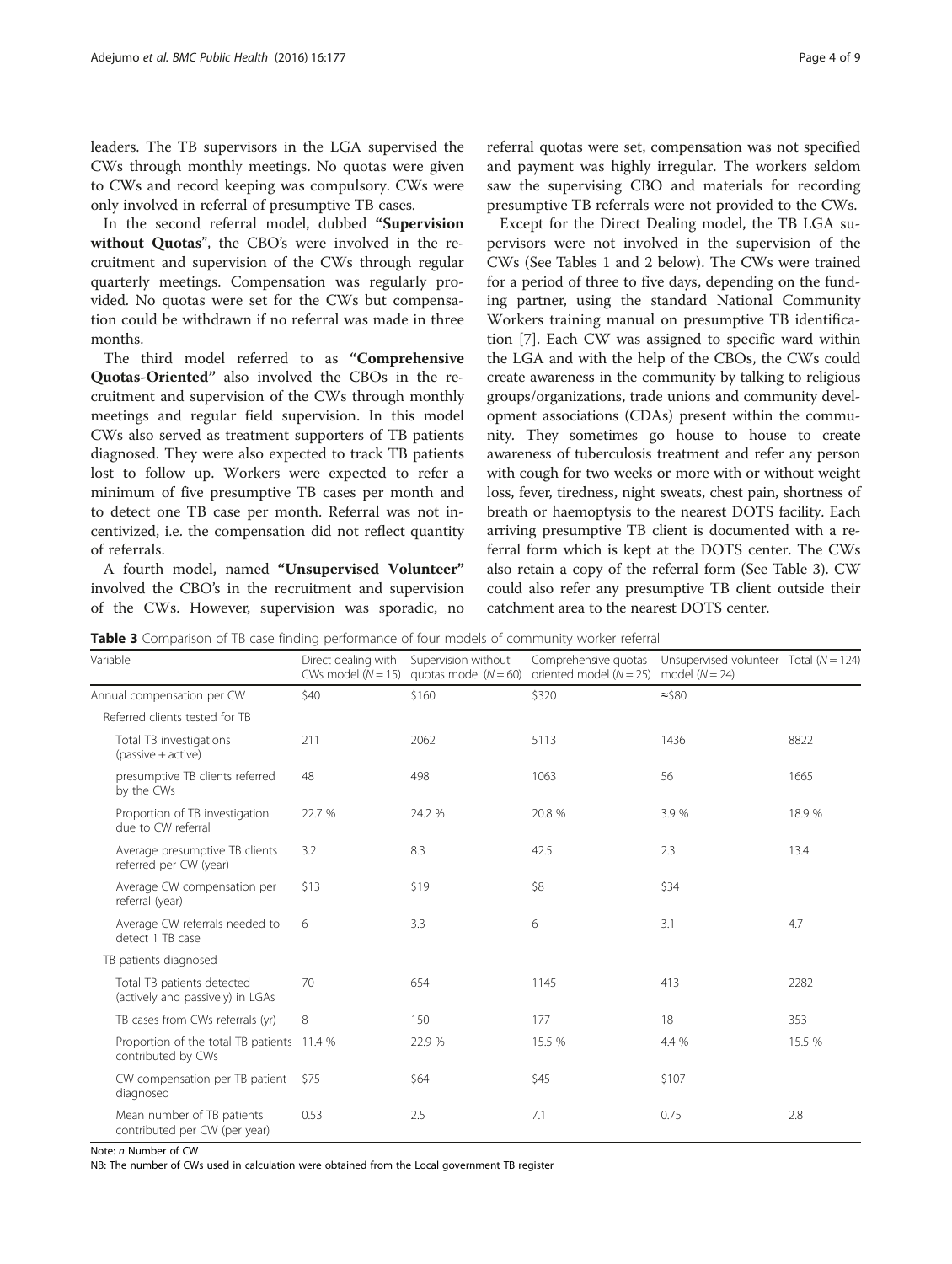# Study procedure

In each of the selected LGAs all the CWs were invited through their CBOs or agency to participate in this study. After the purpose and procedures of the research were adequately explained, written informed consent was obtained. A pre-tested semi structured questionnaire was administered to each CW as well as to a representative of the CBOs to obtain information on their mode of recruitment, training and knowledge on presumptive TB identification. In addition, data on the number of presumptive TB cases referred by the CWs and the number of CWs referrals resulting in a TB diagnosis were collected from the CBOs' registers from January 2012 to December 2013. The data collected from the CBO registers were triangulated with the corresponding figures maintained by the TB surveillance system. In case of discrepancies, the data from the TB program were considered as less biased because it was the data sent to the national TB program and therefore used for analysis. It is common for CWs to refer presumptive TB cases who may not actually reach the heath facility for investigation.

From the questionnaire administered to the CWs, an unweighted TB knowledge score was created from questions about CWs knowledge of 10 elements concerning TB signs and symptoms. The correct answers to each question were scored one mark while each wrong answer was scored zero. Those with a score above and below the median value (of all CWs) were classified as having "good knowledge" and "poor knowledge" of presumptive TB identification respectively.

# Data analysis

The data were analyzed using Statistical Package for Social Sciences (SPSS) version 19. Percentages, mean, median and interquartile range were used to describe the outcome variable. Normality of the distribution was assessed using histogram plot after which a decision was made for the appropriate statistical test. Chi square test and in case of low number of observations Fisher's exact test were used to determine the association between categorical variables. A Kruskal-Wallis test was used to compare the median values of presumptive TB cases referred across the various models. Mann Whitney U test was used to determine the association between knowledge and the median number of presumptive TB cases referred. Spearman Rho correlation was used to determine the correlation between numerical variables. Standard multiple regression was used to assess potential correlation among presumptive TB referrals, duration of engagement as a CW, compensation received and type of CW model to predict presumptive TB referral. Confidence interval was set at 95 % for all statistical tests except otherwise stated. Preliminary analysis was conducted to ensure no violation of the assumption of normality, linearity, multicolinearity and homoscedasticity. Simultaneous or enter method was used in the regression analysis.

# Ethical consideration

Ethical approval for this study was obtained from the ethical committee of the Lagos State University Teaching Hospital. Verbal consent was obtained from the respondents before recruitment into the study and they were assured of strict confidentiality of all the information. Therefore results are not linked to a particular State, nongovernmental organization (NGOs), CBOs, donors, or individuals.

# Results

# Sample characteristics

A total of 115 CWs were recruited into the study. Of these 25 (21.7 %) represented CWs of the Direct Dealing model, 53 (46.1 %) represented Supervision without Quotas, 24 (20.9 %) Comprehensive Quota-Oriented and 13 (11.3 %) the Unsupervised Volunteer models. The mean age of the CWs engaged in the different models was significantly different with the mean age of CWs of Direct Dealing model being the lowest  $(43.6 \pm 1.5 \text{ years})$ and those of the Comprehensive Quotas-Oriented model being the highest at  $52.3 \pm 1.5$  years ( $p = 0.024$ ). The level of education and marital status of CWs engaged in the different models were also significantly different ( $p <$ 0.05). Compared with the CWs of other models, a significantly higher proportion of the CWs of the 'Comprehensive Quotas-Oriented model also worked as treatment supporters and tracked TB patients lost to follow up ( $p < 0.001$ ) in addition to referral of presumptive TB cases. Also all (100 %) of the CWs of Comprehensive Quotas-Oriented model had good knowledge of TB symptoms identification compared with 60, 67.9 and 53.8 % of CWs of Direct Dealing, Supervision without Quotas and Unsupervised Volunteer model respectively  $(p = 0.004)$ .

# Comparative impact on TB testing and TB case detection

CWs referred 4–22 % of clients TB tested, and 4–24 % of the total TB cases detected. Of the 2282 TB cases notified in the study areas, CWs contributed 353 (15.5 %). The proportion of TB investigation due to CW referral was 20.8–24.4 % for Comprehensive Quotas-Oriented, Direct Dealing and Supervision without Quotas model while the Unsupervised Volunteer model contributed 3.9 % to TB investigation. Overall, an average of 5 presumptive TB clients was referred for TB investigation for every TB case detected.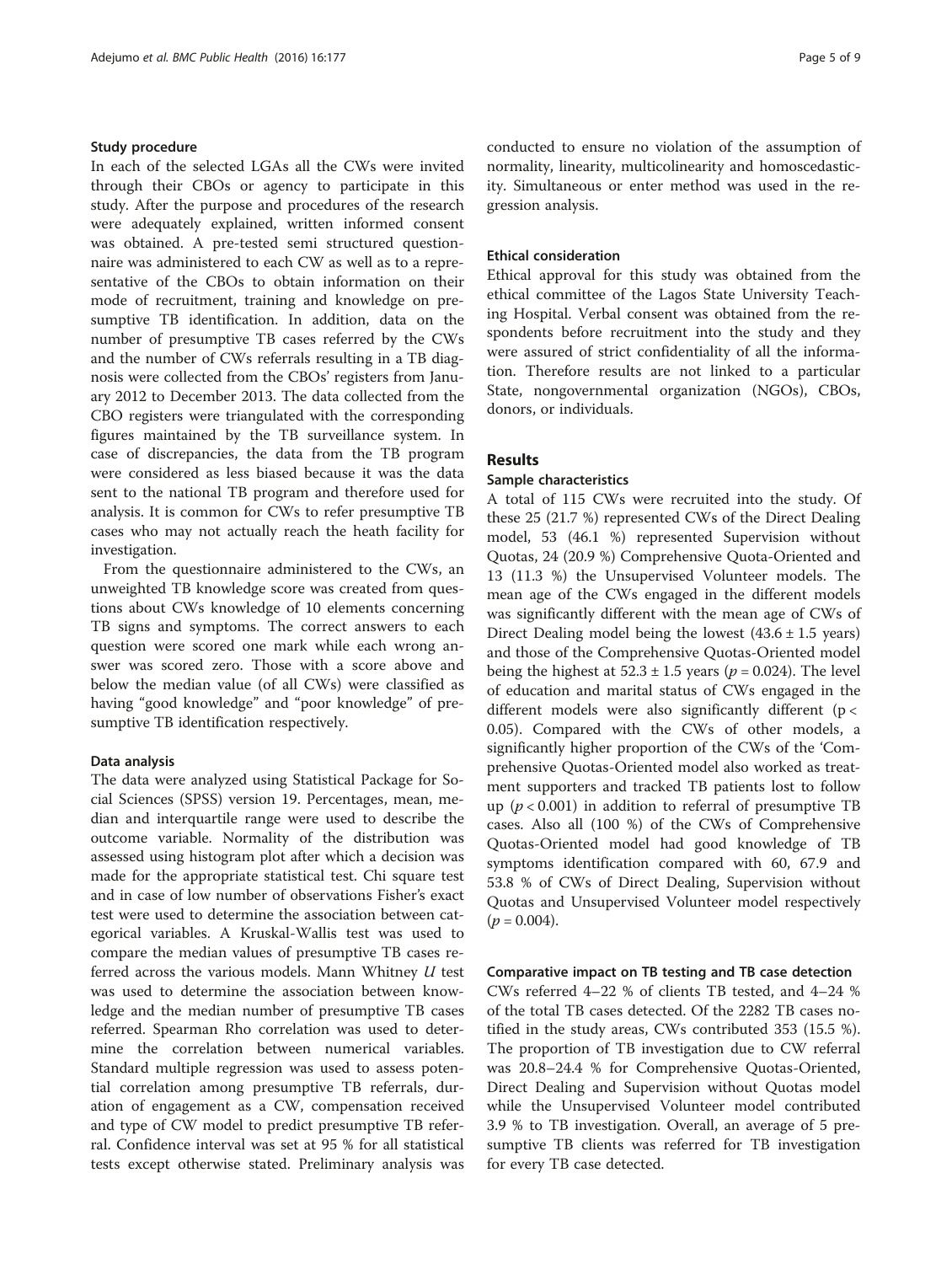# Performance per community worker

The overall median presumptive TB client referral for the CWs of all models was 10.5 (IQR 4.0, 33.8) per year and the mean TB case contributed per CW per year was 2.8. For the CWs of Comprehensive Quota Oriented model, the median presumptive TB case referral was 48.0 (IQR 42.8, 58.8) and the mean TB case contributed was 7.1 per CW per year. However the median presumptive TB case referral and the mean TB case contributed by CWs of other model per year ranged between 3.0–13.0 (IQR 1,18.5) and 0.53–2.5 respectively. The referrals per TB case reported by the CWs of Quotas Oriented and Direct Dealing models was 6 while that of the CWs of Unsupervised Volunteer and Supervision Without Quotas models was 3.1 and 3.3 respectively.

The models offered CWs a wide range of annual compensation of US \$ 7.5–US \$34.3 per presumptive TB client referred and US \$45.2–US \$106.7 per TB case detected. The annual compensation per CW was highest (\$320) for the Comprehensive Quotas-Oriented model and lowest (\$80) for the Unsupervised Volunteer model. However, the CWs compensation per TB patient diagnosed was lowest for the Comprehensive Quotas-Oriented model (\$45), compared with \$64, \$75 and \$107 for the, Supervision without Quotas, Direct Dealing and Unsupervised Volunteer model respectively (Table [3](#page-3-0)).

The median time spent on finding presumptive TB cases per week was longest for CWs of the Comprehensive Quotas-Oriented model at 37.5 h (IQR 35.0–46.8 h) compared 8.0 h (IQR 6.0–10.5), 6.0 h (IQR 3.0–9.0) and 2.0 h (IQR 2.0–2.5) for the CWs of Direct Dealing, Supervision without Quotas and Unsupervised Volunteer models respectively (H = 69.14,  $p < 0.001$ ).

# Predictors of CW performance

Table 4 shows that CWs who were above 50 years, worked as treatment supporter and had good knowledge of symptoms and signs of TB referred a significantly higher number of presumptive TB cases than those who were below 50 years, never worked as treatment supporter and had poor knowledge of symptoms and signs of TB. Although age of the CWs, the period of their engagement as CW for TB, hours spent on presumptive TB referral per week, compensations received and knowledge of TB symptoms were significantly correlated with presumptive referral  $(p < 0.001)$ , hours spent on presumptive referral per week had the highest correlation coefficient (0.56).

Multiple regression was used to assess the ability of hours spent on presumptive TB referral weekly, the period of engagement as CW for TB, compensation received and model to predict presumptive TB referral. Hours spent weekly on presumptive TB referral made the strongest unique contribution (Beta =  $0.514$ , P < 0.001) to explaining presumptive TB referral (the dependent variable) when all the variance explained by all other variables in the model was controlled for.

# **Discussion**

### Model influences on performance

The mode and criteria for CW selection, supervision and compensation for the models studies varied. Supervision,

Table 4 Factors affecting presumptive TB referrals by community workers

| Variable                            | n                  | Median | <b>IQR</b>    | U      | P       |
|-------------------------------------|--------------------|--------|---------------|--------|---------|
| Age group                           |                    |        |               |        |         |
| Less than 50 years                  | Less than 50 years | 6.50   | $1.0 - 21.8$  | 1177.5 | 0.010   |
| 50 years and above                  | 51                 | 14.0   | $9.0 - 40.0$  |        |         |
| Gender                              |                    |        |               |        |         |
| Male                                | 42                 | 12.0   | $4.8 - 22.0$  | 1466.0 | 0.697   |
| Females                             | 73                 | 10.0   | $2.0 - 41.0$  |        |         |
| Worked as Treatment supporter       |                    |        |               |        |         |
| Yes                                 | 42                 | 38.5   | $17.5 - 48.5$ | 366.5  | < 0.001 |
| No                                  | 73                 | 6.0    | $1.0 - 12.5$  |        |         |
| Participation in other programs     |                    |        |               |        |         |
| Yes                                 | 99                 | 11.0   | $3.0 - 37.0$  | 641    | 0.221   |
| No                                  | 16                 | 8.0    | $1.3 - 17.5$  |        |         |
| Knowledge of suspect identification |                    |        |               |        |         |
| Poor                                | 33                 | 9.0    | $1.0 - 13.5$  | 943.0  | 0.011   |
| Good                                | 82                 | 14.0   | $4.0 - 42.0$  |        |         |

Note: *IOR* interquartile range

 $U$  Mann Whitney  $U$  test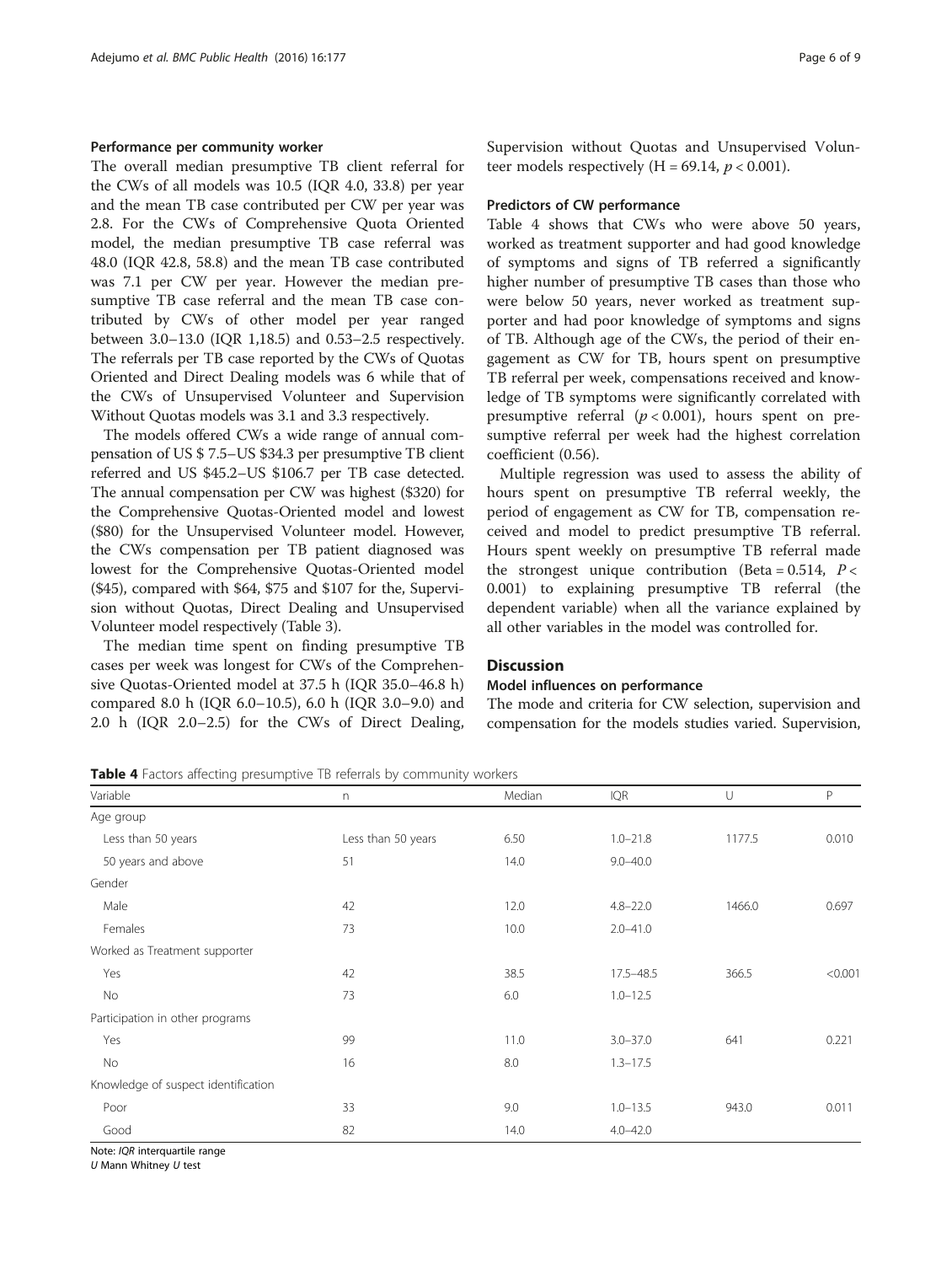compensation, training and monitoring and evaluation mechanisms appear to have influenced CWs performance. However, the time spent weekly on presumptive TB referral made the strongest unique contribution (Beta 0.514, p < 0.001) to explaining presumptive TB referral in this study. The time one has to volunteer is generally determined by one's income source [\[14\]](#page-8-0). A possible explanation for the motivation of the CWs of the Comprehensive Quota-Oriented model to dedicate more time on presumptive TB referral could be the combination of high monthly payment and a quota of 5 referrals per month. The CWs under this model were also involved in supervision and tracing of TB patients, so they had greater access to people at high risk since they visit TB affected households.

Most countries lack a coherent national policy on motivation strategies for CWs. Experience from large scale sustainable CWs programmes from Nepal, Bangladesh, India, Ethiopia and Iran showed that a variety of approaches to remuneration with varying degree of success [[15](#page-8-0)–[21](#page-8-0)]. Evidence tends to show that CWs work best when volunteering is motivated by social status, community appreciation, or common good (social market theory) or when CWs are trained work full time and are remunerated based on hours expected of them (monetary market) [[22, 23](#page-8-0)]. Anticipated compensation is correlated with productivity [[24, 25](#page-8-0)]. However, inadequate training, poor supervision, irregular incentives and lack of acceptance or appreciation by the community could demotivate CWs whether they are volunteers or fully paid. On the contrary, the use of incentives or low remuneration (mixed methods) could lead to discontent or shift the focus of the CWs to the incentive [[14](#page-8-0)]. This may explain why the performance of CWs of the Unsupervised Volunteer model was poor compared with CWs of other models. It also explains why (during the focus group discussion) virtually all the CWs of the four models complained that the incentive was poor but were motivated to work because of the respect and recognition they got from the community.

### Individual influences on performance

In this study, age, length of work as CWs, and knowledge of TB symptoms were associated with increased referral of presumptive TB cases. CWs above 50 years referred more presumptive TB than younger ones. The reasons why older CWs were more effective referring symptomatic community members is unknown. One possibility is that older community health workers may have social networks comprised of older people, who are at higher risk of TB in Nigeria. Another possibility is that compared to younger CWs, older CWs may command more authority to compel community members to seek care and they may have more spare time to dedicate to seeking symptomatic community members. There is

possibility that the longer CWs are involved in volunteering work, they more likely they acquire more skills of identifying presumptive TB case which will ultimately result in increase presumptive TB case referral.

# Local factors influencing performance

As with all enhanced case-finding programs, CWs model effectiveness was modulated by the performance of the overall TB program [\[26\]](#page-8-0). CWs contributed between 3.9 and 24.2 % of TB presumptive cases investigated and 4.4–22.9 % of TB cases notified. Despite the high volume of referred presumptive TB cases in the Comprehensive Quotas-Oriented model the proportion of case diagnoses was not the highest in this model. This could be because it was embedded in a well-functioning passive casefinding TB program and the monthly quota of 5 given to the CWs. The models were implemented on varying scales, so model performance is best assessed on a per CW basis not according to overall impact on LGA case detection.

# National factors influencing performance

CWs referred an average of 4.7 (range 3–6) presumptive clients for every TB case detected. This ratio is much lower than in other countries [[10, 27](#page-8-0)] suggesting a very highly specific screening algorithm. Traditionally a ratio of 10 referrals per TB case detected is considered appropriate [\[16](#page-8-0), [27](#page-8-0)]. All the models may have underperformed compared with other countries because of the 2–3 week chronic cough screen promoted in the National CTBC DOTS curriculum as the sentinel sign for referral. This algorithm is capable of identifying only 65 % of Nigerian TB [[5\]](#page-7-0). Presumptive cases are then usually tested with smear microscopy reducing the actual yield of the CTBC algorithm to less than 40 % of all TB, too limited.to make a major impact on case detection [[7,](#page-7-0) [16\]](#page-8-0). An effective community active case finding program in Nigeria would need to significantly expand the volume of people referred and the sensitivity of the diagnostic algorithm. However this presupposes that the health system is able to receive and process such a high volume of samples. The future of high volume CTBC in Nigeria may be sputum sample pooling to facilitate deployment of tools such as Xpert MTB/Rif in a cost effective manner [[5\]](#page-7-0).

To appreciate the impact of the CW models, it is also important to understand the socio-cultural, economic, political and the health system context in which CWs interventions operate [[15, 28](#page-8-0)–[32\]](#page-8-0). Countries like Ethiopia, Iran and Nepal [[15](#page-8-0), [21](#page-8-0), [33\]](#page-8-0) have successful, high coverage outreach programs because of high levels of government commitment and investment in an effective CWs workforce. This might not be true in Nigeria as the CTBC programs are primarily sponsored by implementing partners with varying degree of government engagement. At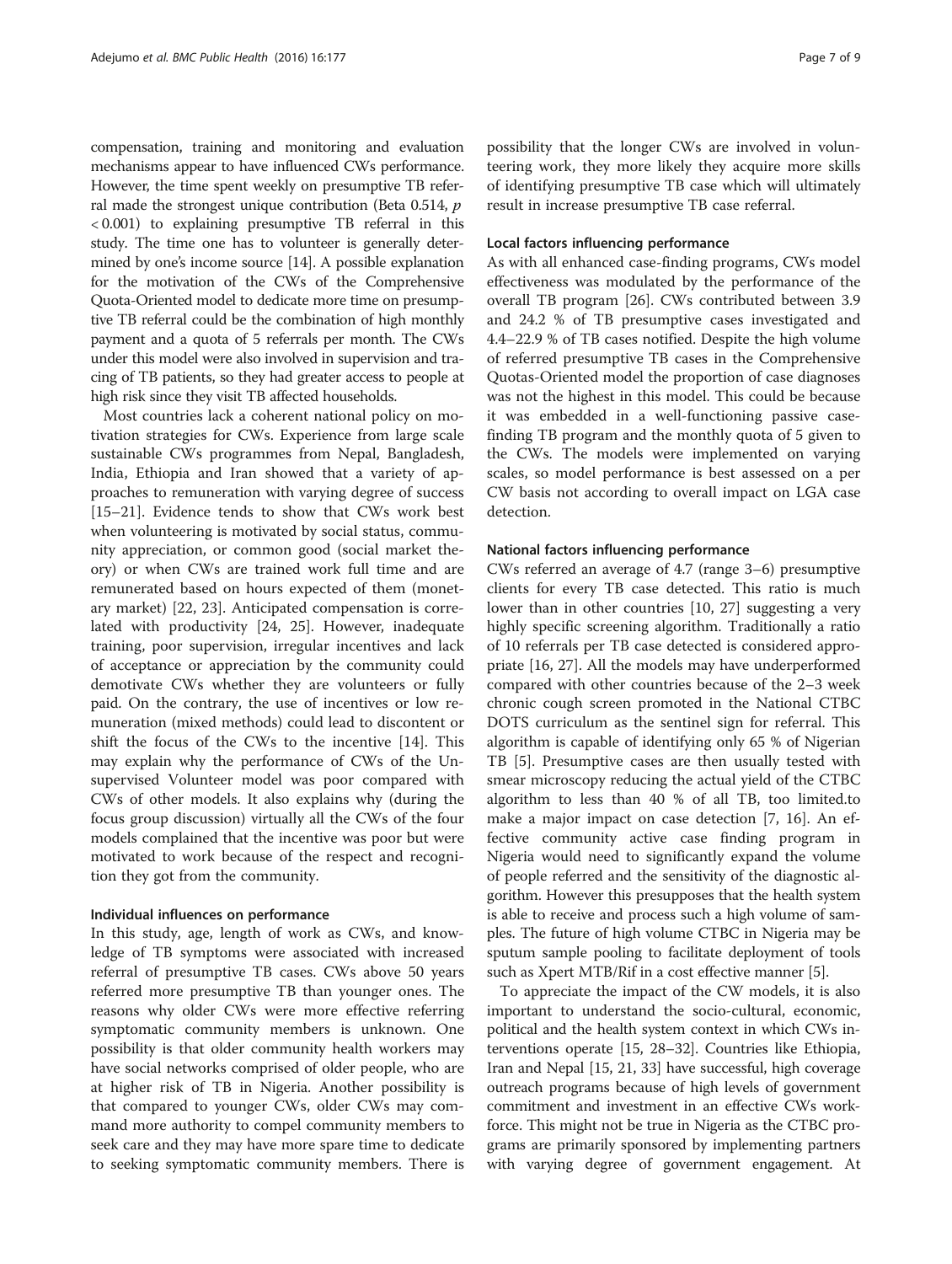<span id="page-7-0"></span>present the CTBC program is not sustainable judging from the poor funding of the health care sector in the Nigeria. In 2013, only 5.7 % of the country's government budget was spent on health which was much lower than the expected 15 % [[34](#page-8-0)].

Although studies have shown that involving CWs generally can be affordable and cost effective [\[35](#page-8-0)–[38\]](#page-8-0). There is need for further research to compare the cost of DOTs management of TB and community treatment of TB in the country. There is no doubt that for CTBC to be successful in Nigeria there is need for a strong political will, proper selection of the right people who are community minded, well- trained and motivated.

#### **Limitations**

This study was limited in size and there was significant covariance among elements of the models which made it difficult to discern the effects of individual program elements. The way that the programs were designed often made it difficult to determine the proportion of presumptive referrals of the CWs that actually reached the health facility and were investigated for TB. Some programs neglected to capture figures on the total pool of community members screened for TB symptoms. The number of presumptive referrals recorded on the CWs records was assumed to reflect the number of presumptive referrals that got to the health facilities since the figure was generally very low for the CWs of all the models. In some cases, the data on presumptive referral of CWs collected from the records of the CBOs matched the data from the records of the state TB program. Where possible, the data from the TB program were used for analysis to minimize bias. Our study did not include administrative, indirect, training and other costs associated with the various models, and so we cannot determine the true cost per case, but rather the CW compensation per case.

# Conclusion

This study compared four models of community enhanced case finding and found they all contributed relative little to addressing Nigeria's high burden of undiagnosed TB. There is an urgent need to consider not only the design, but also the implementation and the setting in which these models operate in order to improve their contribution. If well organised, community-based TB care could be a core strategy of Nigerian TB control as 75 % people with smear-positive TB are symptomatic and therefore potentially recognizable for well-trained community members. A highly supervised and incentivized model that leverages treatment support roles, and effective CW training and supervision should be considered when building future TB community programs. The TB case detection crisis in Nigeria requires an evidence-based community case finding strategy [5]. Given the right tools and working conditions, CWs can contribute significantly to TB case detection in Nigeria.

#### Competing interests

The authors declare that they have no competing interests.

#### Authors' contributions

AAO conceived the study along with AB, OO and LOM. In addition AAO was involved in data collection, performed the statistical analysis of data and writing of the manuscript. AB also was collected data and in drafting the protocol. OO also collected data and wrote part of the manuscript. OOJ, GM, DOJ and OJC were trained the research assistants and helped in the design and coordination of the study. KE and MEMH supervised the entire research. All authors read and approved the final manuscript.

#### Acknowledgements

We wish to thank the TB programme officers of Oyo, Lagos and Abia state for their cooperation. In addition, we are grateful to the TB supervisors of the Local Government Areas where this research was conducted, the CTBC coordinators of the Oyo, Lagos and Abia states, the CBOs and all the community workers that participated in this study. The Global Health Bureau, Office of Health, Infectious Disease and Nutrition (HIDN), US Agency for International Development, financially supported this study through TB CARE I under the terms of Agreement No. AID-OAA-A-10-00020. This study was made possible by the generous support of the American people through the United States Agency for International Development (USAID). The contents are the responsibility of the authors and do not necessarily reflect the views of USAID or the United States Government.

#### Author details

<sup>1</sup>Department of Community Health and Primary Health Care, Lagos State University Teaching Hospital, Ikeja, Lagos, Nigeria. <sup>2</sup>Department of Community Medicine, Ebonyi State University, Abakaliki, Nigeria. <sup>3</sup>Abia State TB and Leprosy Control Programme, Umuahia, Abia, Nigeria. <sup>4</sup>Oyo State TB and Leprosy Control programme, Ibadan, Oyo, Nigeria.<sup>5</sup>KNCV/ TB CARE I, Abuja, Nigeria. <sup>6</sup>Department of Community Medicine and Primary Care, Olabisi Onabanjo University Teaching Hospital, Sagamu, Ogun, Nigeria. 7 Department of Sociology/Anthropology, University of Nigeria, Nsukka, Enugu, Nigeria. <sup>8</sup>KNCV Tuberculosis Foundation, the Hague, The Netherlands.<br><sup>9</sup>Department of Global Haalth, Academic Medical Conter, Amsterdam. <sup>9</sup>Department of Global Health, Academic Medical Center, Amsterdam Institute of Global Health and Development, Amsterdam, The Netherlands.

# Received: 19 June 2015 Accepted: 22 January 2016 Published online: 23 February 2016

#### References

- 1. Federal Ministry of Health Department of Public Health. Guidelines for community tuberculosis care in Nigeria National Tuberculosis and Leprosy. 2012; FMOH (June).
- 2. Ibrahim LM, Hadejia IS, Nguku P, Dankoli R, Waziri NE, Akhimien MO, et al. Factors associated with interruption of treatment among pulmonary tuberculosis patients in Plateau State, Nigeria. Pan Afr Med J. 2014;17:78.
- 3. Okeibunor JC, Onyeneho NG, Chukwu JN, Post E. Where do tuberculosis patients go for treatment before reporting to DOTS clinics in southern Nigeria? Tanzan Health Res Bull. 2007;9(2):94–101.
- 4. Abioye IA, Omotayo MO, Alakija W. Socio-demographic determinants of stigma among patients with pulmonary tuberculosis in Lagos, Nigeria. Afr Health Sci. 2011;11(S1):S100–4.
- 5. Federal Ministry of Health Department of Public Health. Report: First National TB prevalence survey 2012; FMOH.
- 6. World Health Organization. Global tuberculosis report 2014. Geneva: WHO. Available from [http://apps.who.int/iris/bitstream/10665/137094/1/](http://apps.who.int/iris/bitstream/10665/137094/1/9789241564809_eng.pdf) [9789241564809\\_eng.pdf](http://apps.who.int/iris/bitstream/10665/137094/1/9789241564809_eng.pdf) (Accessed November 2015)
- 7. Federal Ministry of Health. Module for training general health care workers on tuberculosis control. FMOH. Second Edition 2014; 1-138.
- 8. World Health Organization. Community contribution to TB care: an Asian perspective. Geneva: WHO; 2002.
- 9. Atkins S, Lewin S, Jordaan E, Thorson A. Lay health worker-supported tuberculosis treatment adherence in South Africa : an interrupted timeseries study. Int J Tuberc Lung Dis. 2011;15(1):84–9.